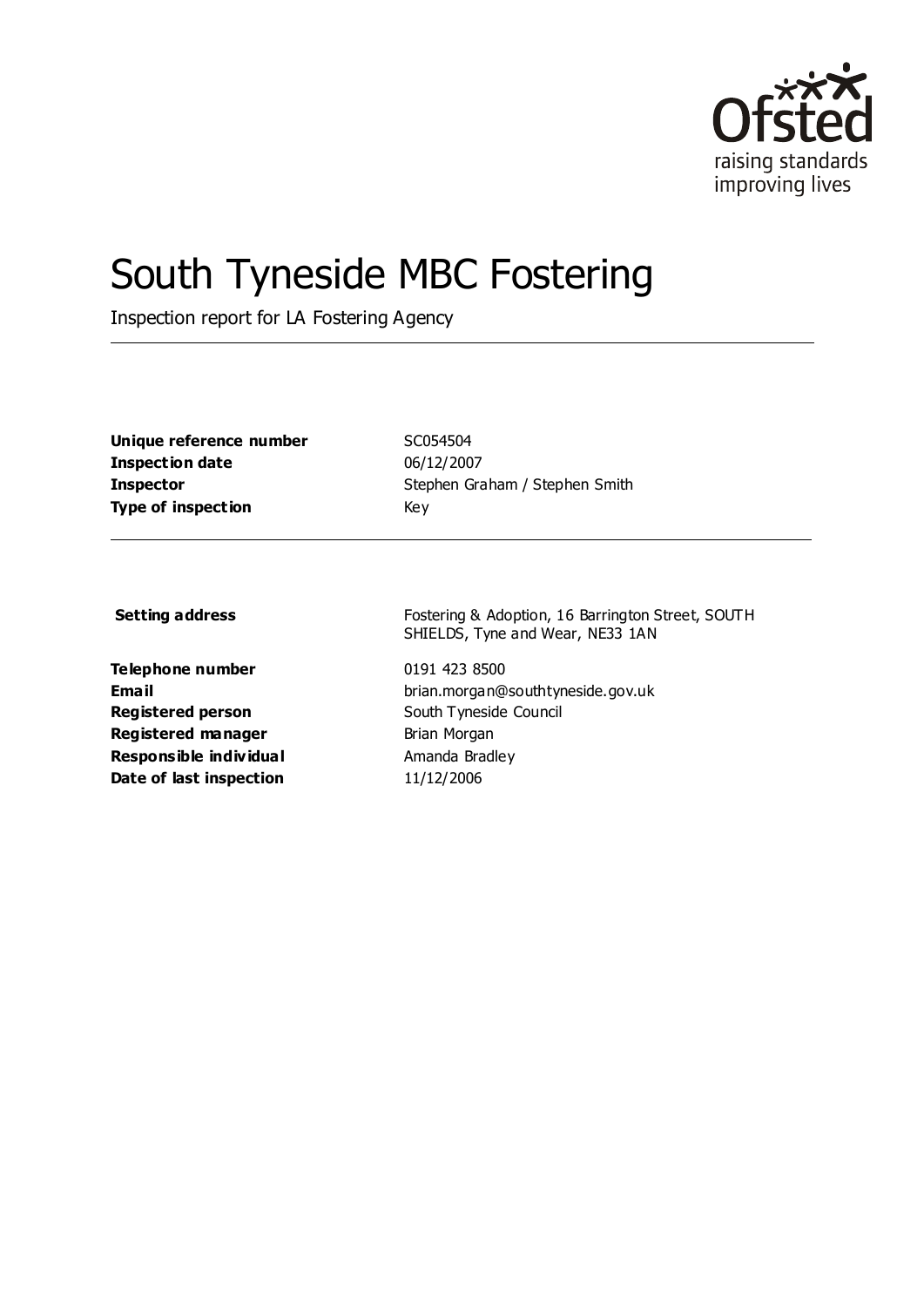© Crown copyright 2007

Website: www.ofsted.gov.uk

This document may be reproduced in whole or in part for non-commercial educational purposes, provided that the information quoted is reproduced without adaptation and the source and date of publication are stated.

You can obtain copies of The Children Act 2004, Every Child Matters and The National Minimum Standards for Children's Services from: The Stationery Office (TSO) PO Box 29, St Crispins, Duke Street, Norwich, NR3 1GN. Tel: 0870 600 5522. Online ordering: www.tso.co.uk/bookshop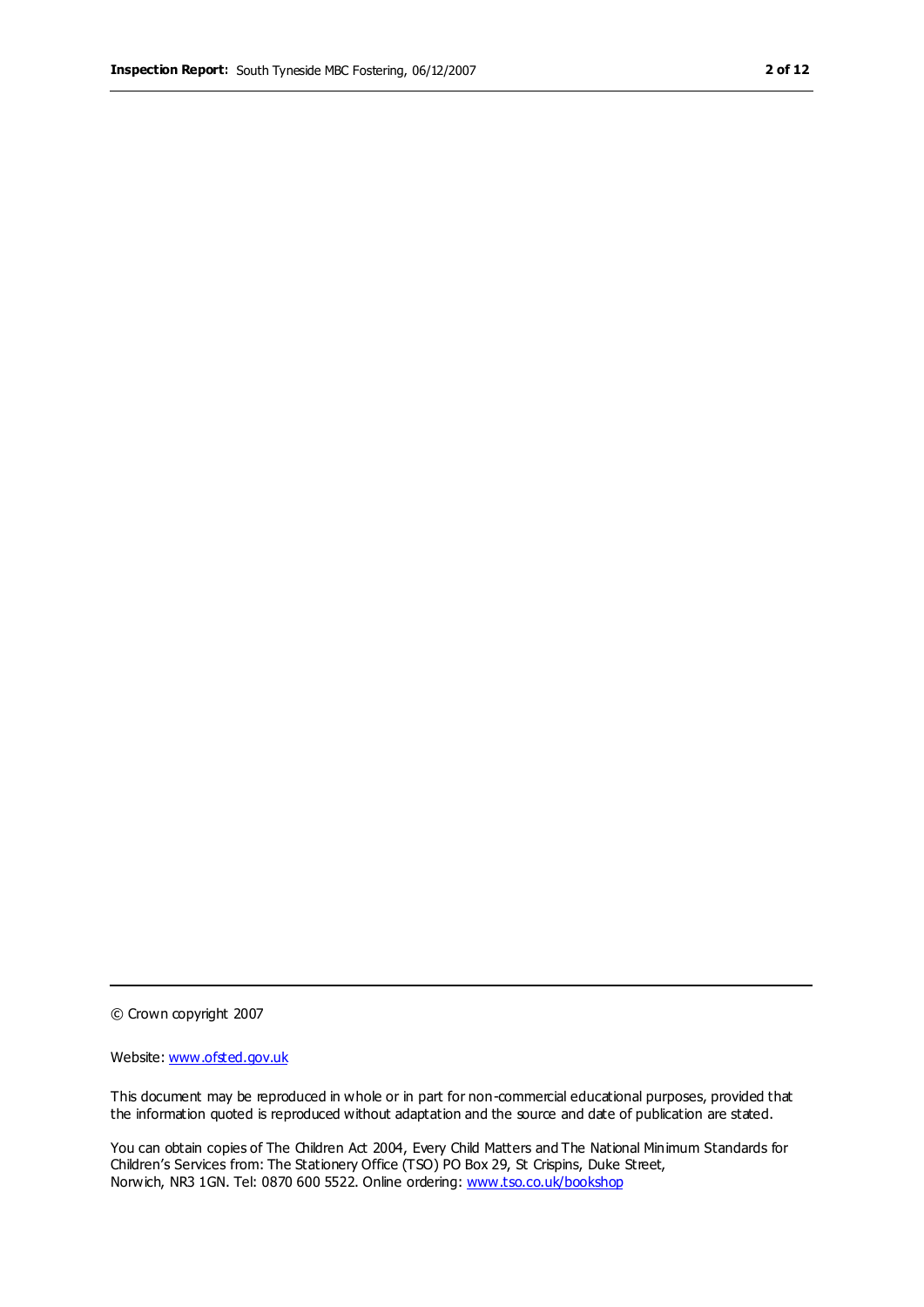# **About this inspection**

The purpose of this inspection is to assure children and young people, parents, the public, local authorities and government of the quality and standard of the service provided. The inspection was carried out under the Care Standards Act 2000.

This report details the main strengths and any areas for improvement identified during the inspection. The judgements included in the report are made in relation to the outcomes for children set out in the Children Act 2004 and the relevant National Minimum Standards for the service.

#### **The inspection judgements and what they mean**

| Outstanding:  | this aspect of the provision is of exceptionally high quality |
|---------------|---------------------------------------------------------------|
| Good:         | this aspect of the provision is strong                        |
| Satisfactory: | this aspect of the provision is sound                         |
| Inadequate:   | this aspect of the provision is not good enough               |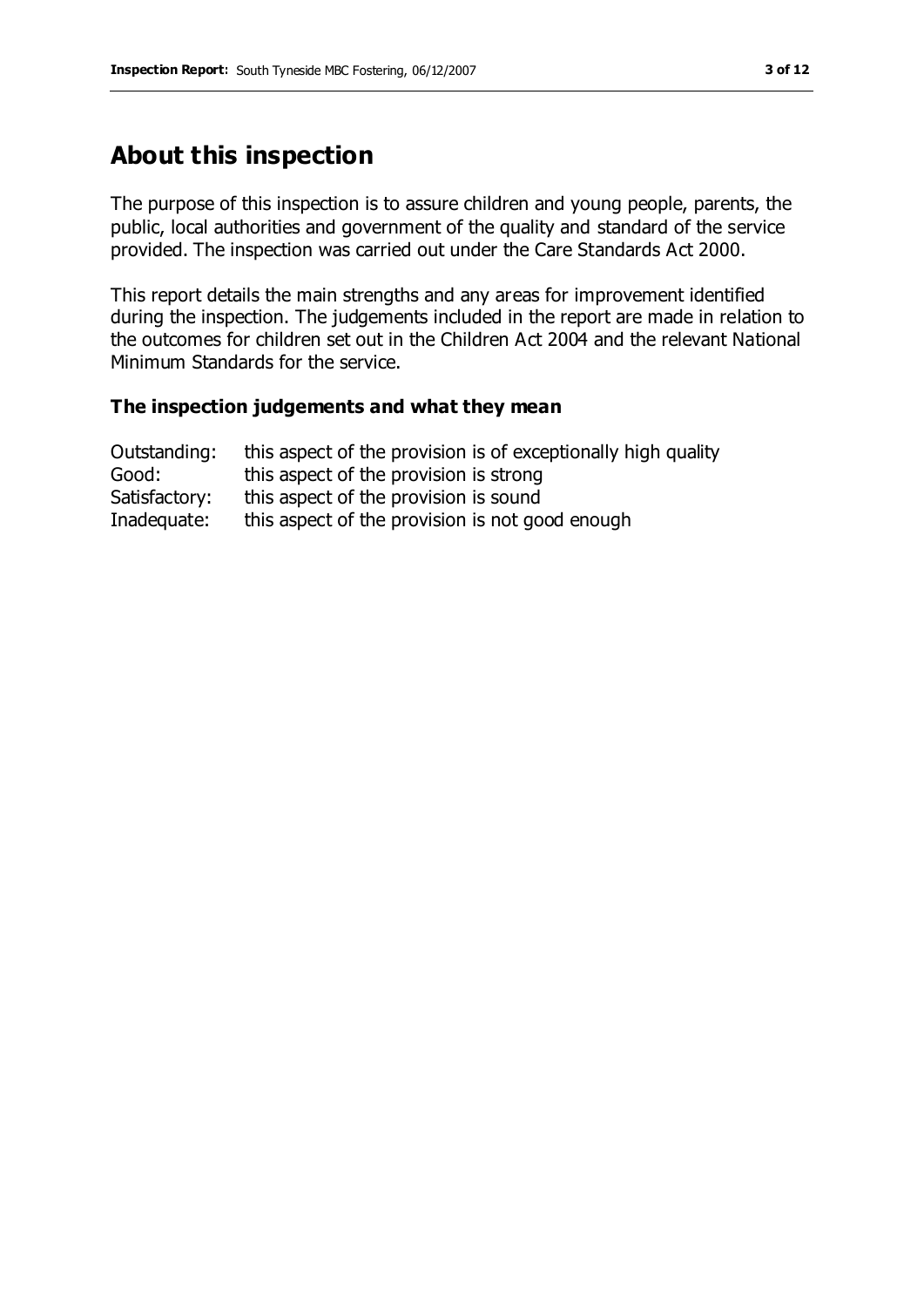## **Service information**

## **Brief description of the service**

South Tyneside Council fostering service is an integral part of the Children and Young People's Directorate. The Directorate provides a wide range of care and support for children in need and their families.

The fostering service recruits, assesses and supports foster carers to provide care and accommodation to children and young people with a wide range of needs. It uses five different kinds of carer to meet these needs. These are called mainstream carers, relative carers, respite carers, teenage scheme and permanence scheme carers.

At the time of this inspection visit, the staff team at the service were supporting 93 fostering households providing placements to 136 children and young people across these various areas of work.

## **Summary**

The overall quality rating is good.

This is an overview of what the inspector found during the inspection.

This was an announced key inspection for the fostering service which was undertaken to assess how the service is complying with the key National Minimum Standards and regulations relating to fostering services. Arrangements to help children achieve economic wellbeing are not key standards and were not inspected on this occasion.

The managers, staff and foster carers are committed to maintaining good standards, whilst working to further improve the range and quality of the service provided.

The service is good at promoting children's health and children receive good support to ensure their health needs are met. The service works closely with the Looked After Children (LAC) Health Team to monitor the attendance of children and young people at their annual health reviews and nearly all children have benefited from these in the last 12 months. Children who need additional support benefit from the good links maintained with the local Child and Adolescent Mental Health Service (CAMHS).

To keep children safe, the service ensures that they are properly matched with their foster carers. They also make sure that each foster home is a safe place for them to live. Staff are very experienced and suitable and there are good arrangements to vet new staff to ensure that children and young people are protected. However,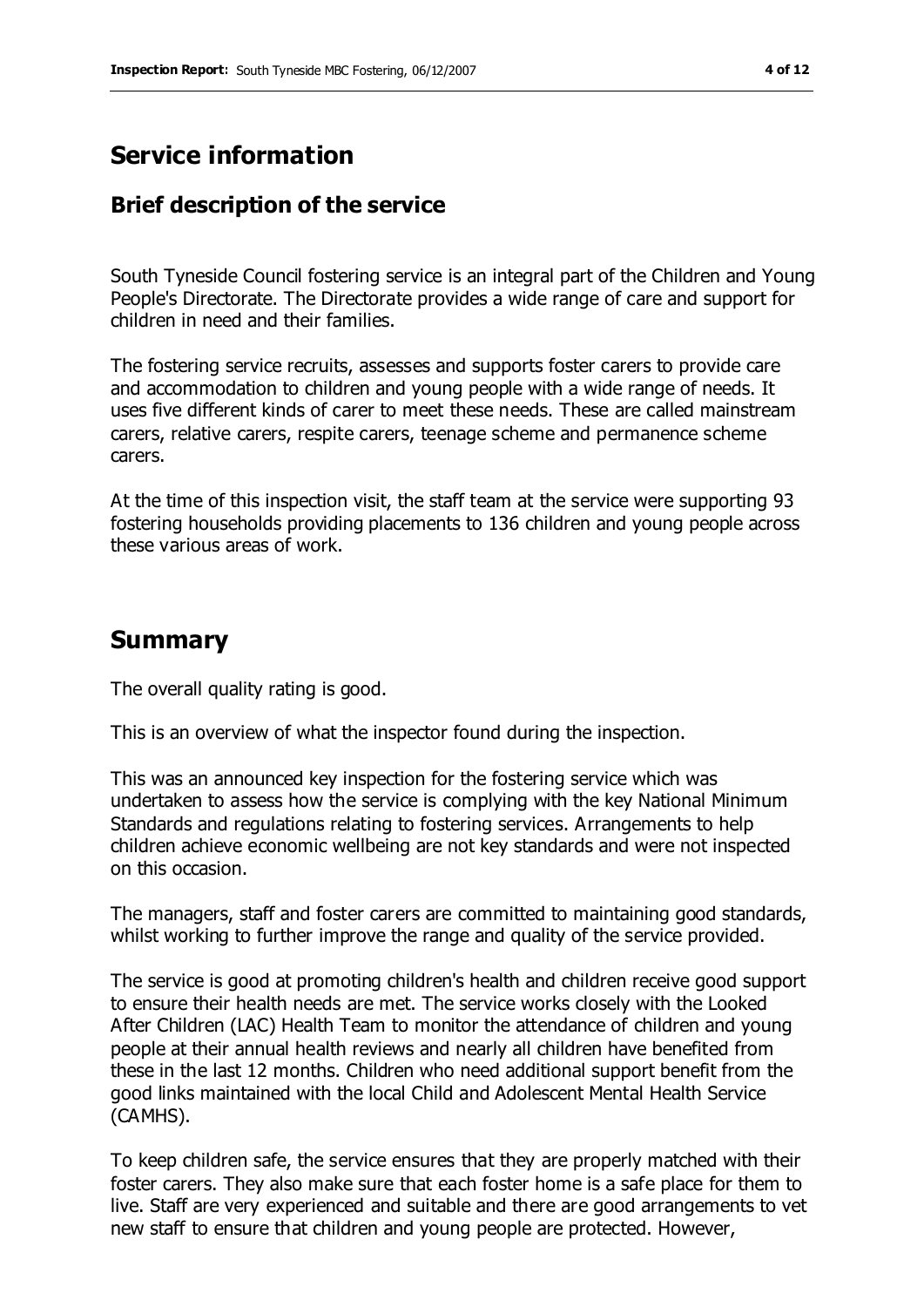employment histories for new staff members need to be completed in full detail on each occasion, and a record kept of the follow up telephone calls made to verify written references. The manager should routinely sign the documents used to monitor safety of children in the service overall.

The service works closely with educational staff to both support and recognise the work and achievements of children and young people. It is continuing to work to ensure that children's views are gathered and presented to their carers review meetings.

There are effective management structures and processes in place and the service is well organised. The current foster carer agreements are compliant with Schedule 5 of the Fostering Service Regulations 2002, but do not highlight the change of responsibility for regulation from the Commission for Social Care Inspection to Ofsted. Case files and carers records are very well presented and comprehensive.

#### **Improvements since the last inspection**

The service has responded positively to the previous requirements set and recommendations made. Children, their carers and their placing social workers were unable to highlight any major common areas in need of further improvement. When asked what had changed in the last 12 months most carers felt that the service had got 'better'. Most social workers who had placed children see the good working relationships they enjoy with foster carers and fostering team members as a particular strength of the service. One described how 'I consider the fostering service to be supportive and helpful both to the carer and the young people in their care. I also consider that colleagues in foster care keep me appropriately updated with relevant information as and when necessary'. One foster child simply stated that 'being fostered is the best thing that's ever happened to me in my life'.

The service has participated in a joint training initiative organised across the directorate. This has improved the understanding of foster carers and social workers about which children's records need to be completed and why. This in turn has lead to more comprehensive records, including placement agreements, which are regularly monitored for their quality. The fostering team are provided with as much information as is possible to support their matching with carers. Better placement planning has improved the arrangements for placing older children and reduced the number of emergency placements made. Certificates of exemption, approved by a senior officer, are now used on every occasion when a foster carer is asked to exceed their usual fostering limits.

The training programme for foster carers has been revised to ensure that they are given regular opportunities to update their skills in first aid, child protection, behaviour management and anti-bullying. A central training record is maintained. Carers are visited unannounced on at least one occasion each year. Safe care agreements are drawn up and agreed at the commencement of each placement.

The level of clerical and administrative support has been reviewed and improved,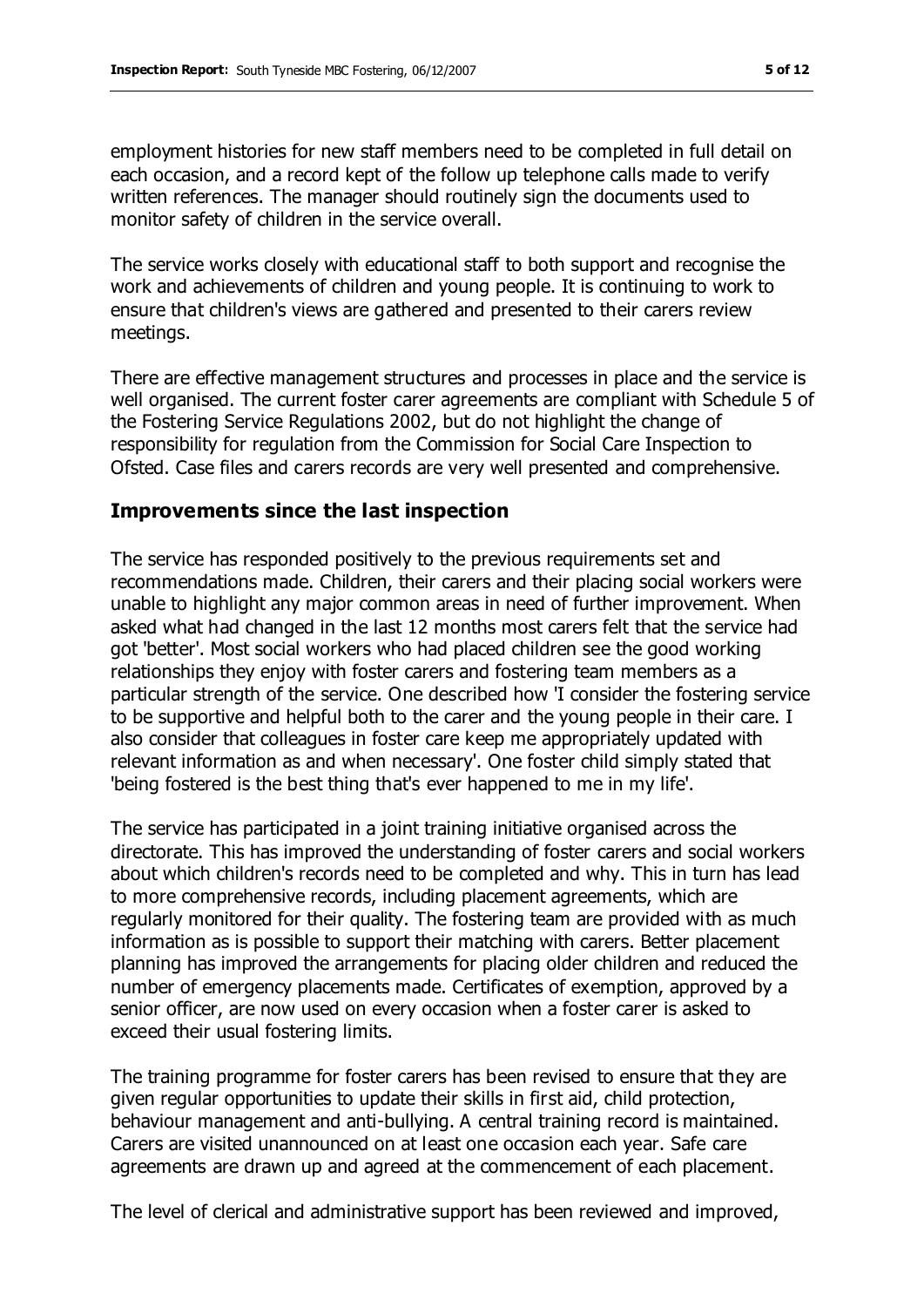particularly with regard to the fostering panel. The agency decision maker is now sufficiently senior and does not have day-to-day involvement in the running of the service. The verbal references obtained during foster carers assessments are recorded and then shared with the referees. Foster carer agreements and notices are issued following each change to carers approval. The agency continue to work with the Sahara Project to try and recruit more carers from a range of ethnic communities and backgrounds.

The arrangements to assess family and friends carers by social workers have been improved through the provision of specific guidance. Direct support and advice from members of the fostering team is also available and is routinely provided to social workers when these assessments are undertaken.

#### **Helping children to be healthy**

The provision is good.

Children and young people benefit from good health care services that meet their overall physical, emotional and social developmental needs. Most foster carers see the support received from the fostering service as either 'outstanding' or 'good'. One described how children's health needs were discussed 'mostly in supervision visits or unannounced visits. We talk about doctor's visits, dental, optician and any medical needs, what exercise the children do, activity etc'. Another described how staff 'are always on the end of a phone and you can expect help with anything no matter what'.

The service has strong relationships with local children's health services. One social worker who has placed children through the service described how 'there is very good access to health professionals through the provision of a dedicated LAC nurse. Also a dedicated clinical psychologist for young people who are looked after'. Through their links with the LAC nurse, the service can monitor the attendance of children and young people at their annual health reviews. Almost all children have attended these in the last 12 months with details of these and other health appointments recorded within their care files. The clinical psychologist also provides good quality support directly to children and their carers. Fostering staff also highlighted the joint training opportunities provided as part of this package of support.

Foster carers normally receive full details of the health needs of children in advance and also receive regular training. They know their role in registering the children with doctors, dentists and opticians, they advocate for children and support them with their health appointments, diet and personal hygiene. The questionnaires received from young people and the comments they made in group discussions were very positive. All of these children feel that they are receiving the right support and advice regarding their own health needs from their foster carers.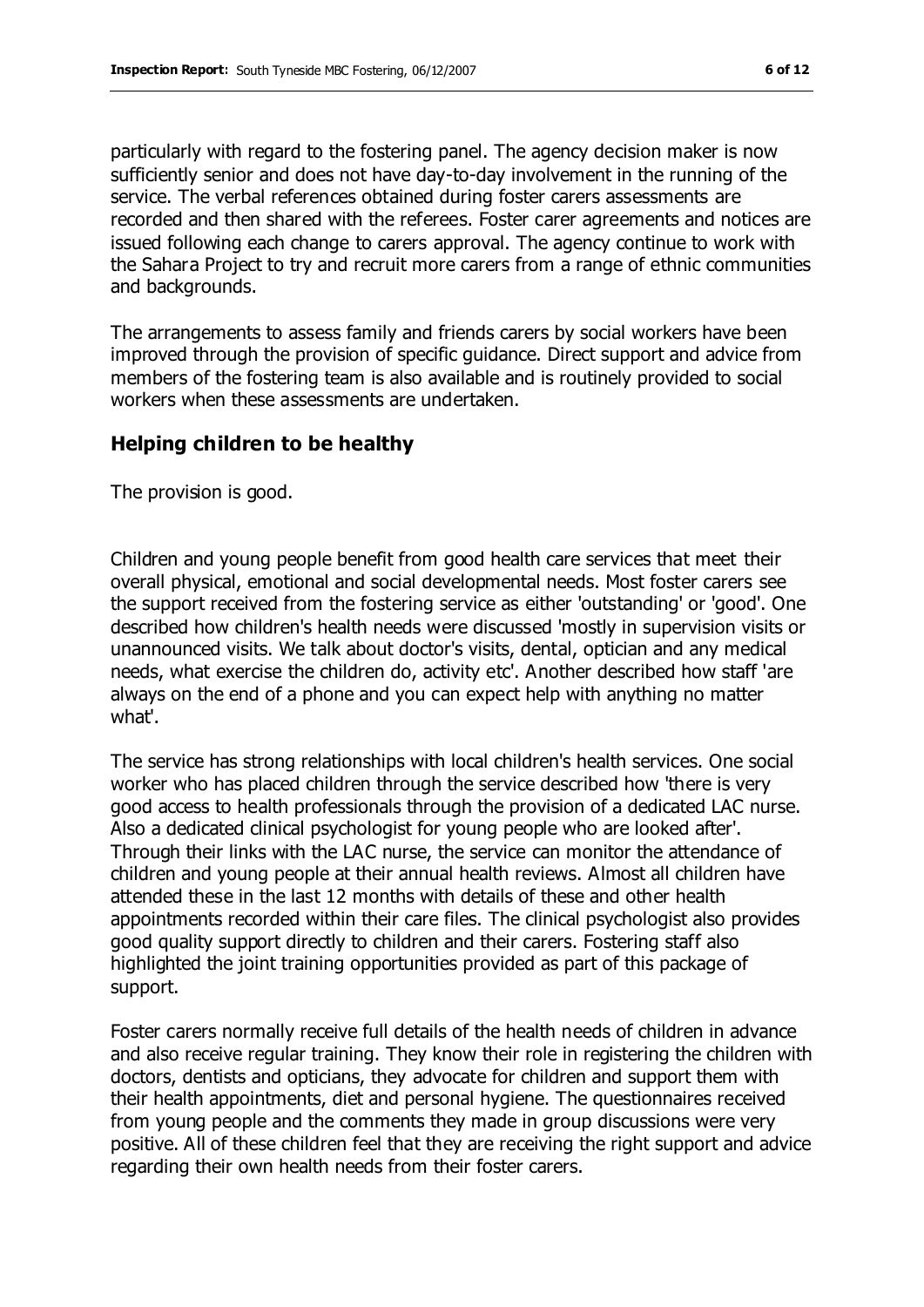#### **Protecting children from harm or neglect and helping them stay safe**

The provision is good.

To help keep children safe, suitability checks are undertaken on carers and staff, and are kept up to date. Staff files are well presented and contain most required information. However, in one recent example, there was no evidence that telephone enquiries had been made to verify the written references received. It was also noted that the employment history had not been completed in full detail.

Health and safety checklists are used to help ensure that homes are safe places for children to live. These are used when foster carers are first assessed and are routinely updated during subsequent visits to their homes by staff from the fostering service. The service has developed specialist foster carer training in partnership with the regional fire service to further improve fire safety precautions. Individual risk assessments and family safe care agreements are also routinely used to help keep children safe.

The service works to ensure that the systems used to match children with carers are as effective as possible. A dedicated panel has been introduced to review and monitor the best use of foster care placements. The placements officer uses agreed procedures and standard documentation, to both gather in and then share the information needed, to properly match children with their carers. Potential placements are discussed in detail at the weekly team meetings. Placing social workers are invited to meet with potential carers in advance to share views and information. Visits with carers and children further illustrated the good matching procedures in place. Although the service is busy, most matches of children to carers are planned in advance rather than occurring as an emergency. The unplanned ending of placements is also rare.

When children do have to move, carers describe the support they receive from the service as either 'good' or 'outstanding'. They are equally positive when they describe the quality of the matching of children with them and the good information they are receiving to help achieve this. Placement agreement meetings to formally agree and record care arrangements for the children are taking place promptly. Every child who wrote in told us that they are 'always' well cared for where they are living now. One explained that this was true 'because I feel safe and my foster parents which I call parents are understanding and lots of help. I'm living here for the rest of my life'.

Arrangements for safeguarding children and young people from abuse are good. There are robust systems to allow the manager to monitor any referrals and incidents, however, the main documentation used is not currently signed by them. Carers receive training to help them keep children safe. None of the young people who wrote to or spoke with us are being bullied.

The fostering panel ensures that the assessment undertaken on any new foster carers are thorough and that their ability to care safely for children are regularly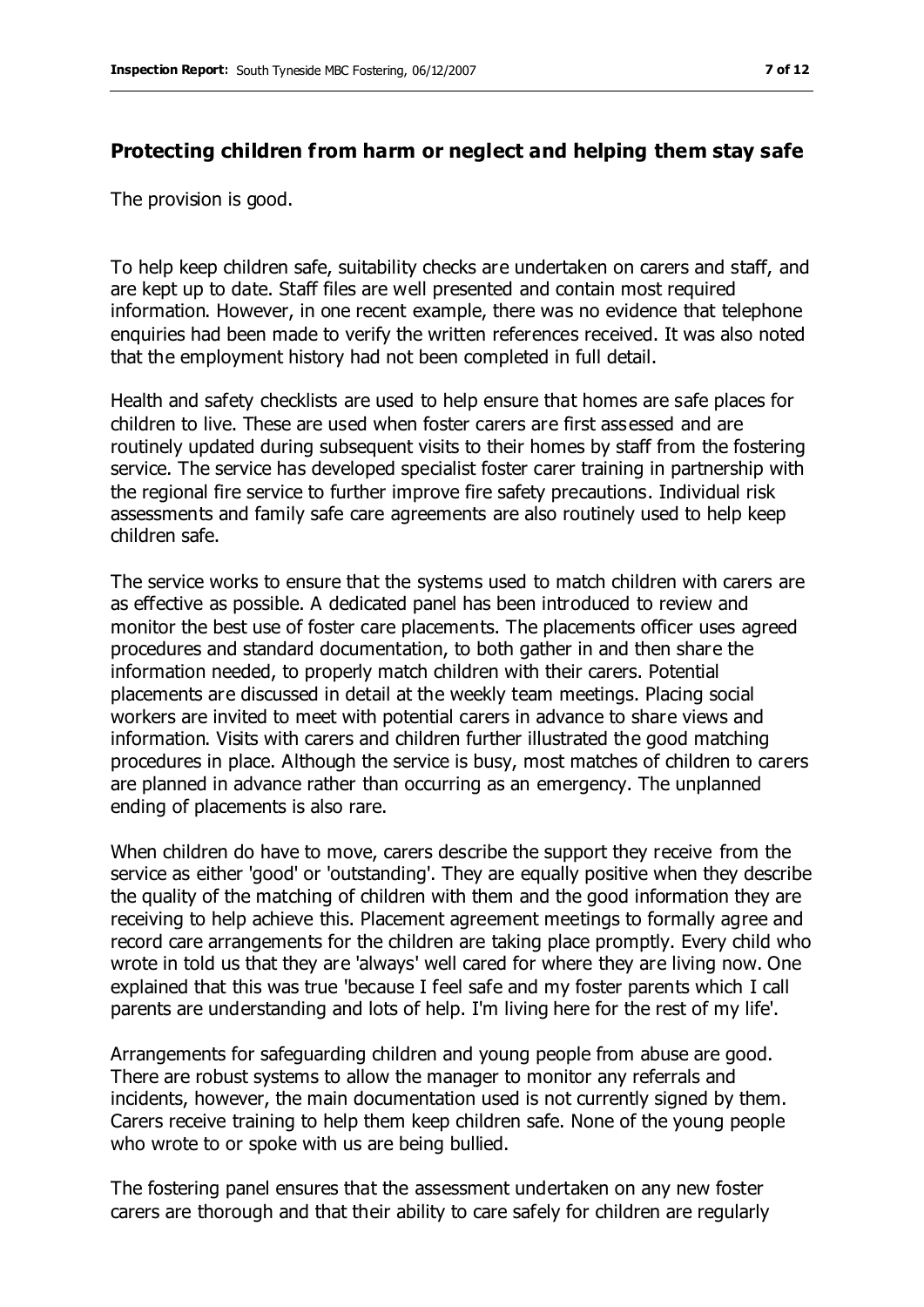reviewed. To help the panel with their responsibilities, a new post of panel advisor has been introduced. Panel members are also provided with training. The minutes from panel meetings do not clearly indicate the attendance of its independent members. This makes it more difficult to confirm that meetings are quorate.

#### **Helping children achieve well and enjoy what they do**

The provision is good.

The service values and promotes diversity and equality for children and young people. Foster carers see the support received from the service in addressing these issues as either 'good' or 'outstanding'. Carers receive regular training in dealing with diversity issues. The service has good links with the regional Sahara Project which it uses to promote the recruitment of carers from a range of ethnic and cultural backgrounds. Carers are also given good support to help children use activities in the community. One described how 'we have cards that allow free access to many activities in South Tyneside and beyond'. Others described the regular group events organised by the service, including trips away, fun days and the annual celebration of achievement awards evening.

Children and young people are supported to think about their future and their educational needs are prioritised. The service are part of the local Multi-Agency Looked After Partnership (MALAP) which promotes and supports the overall educational needs of all looked after children in South Tyneside. 'The Place' local education project takes a key role in co-ordinating and providing this support directly to foster children. A member of staff from this project has joined the fostering service panel as its education representative.

Carers described the 'good' or 'outstanding' support provided to them in meeting the educational needs of the children they care for. Children themselves confirmed that they 'always' or 'usually' get the right help to be successful in their education and to think about their future. One commented that 'I get encouraged for what I want to become'. A computer is provided to every fostering household to support home learning. Detailed records of children's educational achievements are kept by their carers and staff. The service was able to report that all of the young people undertaking their GCSE examinations in the last 12 months had been successful, with just under a quarter of them achieving five passes.

The service has appropriate policies, procedures and guidance, ensuring that where 'short break care' is provided to children and families, the arrangements positively recognise and support parents as the main carers of their children.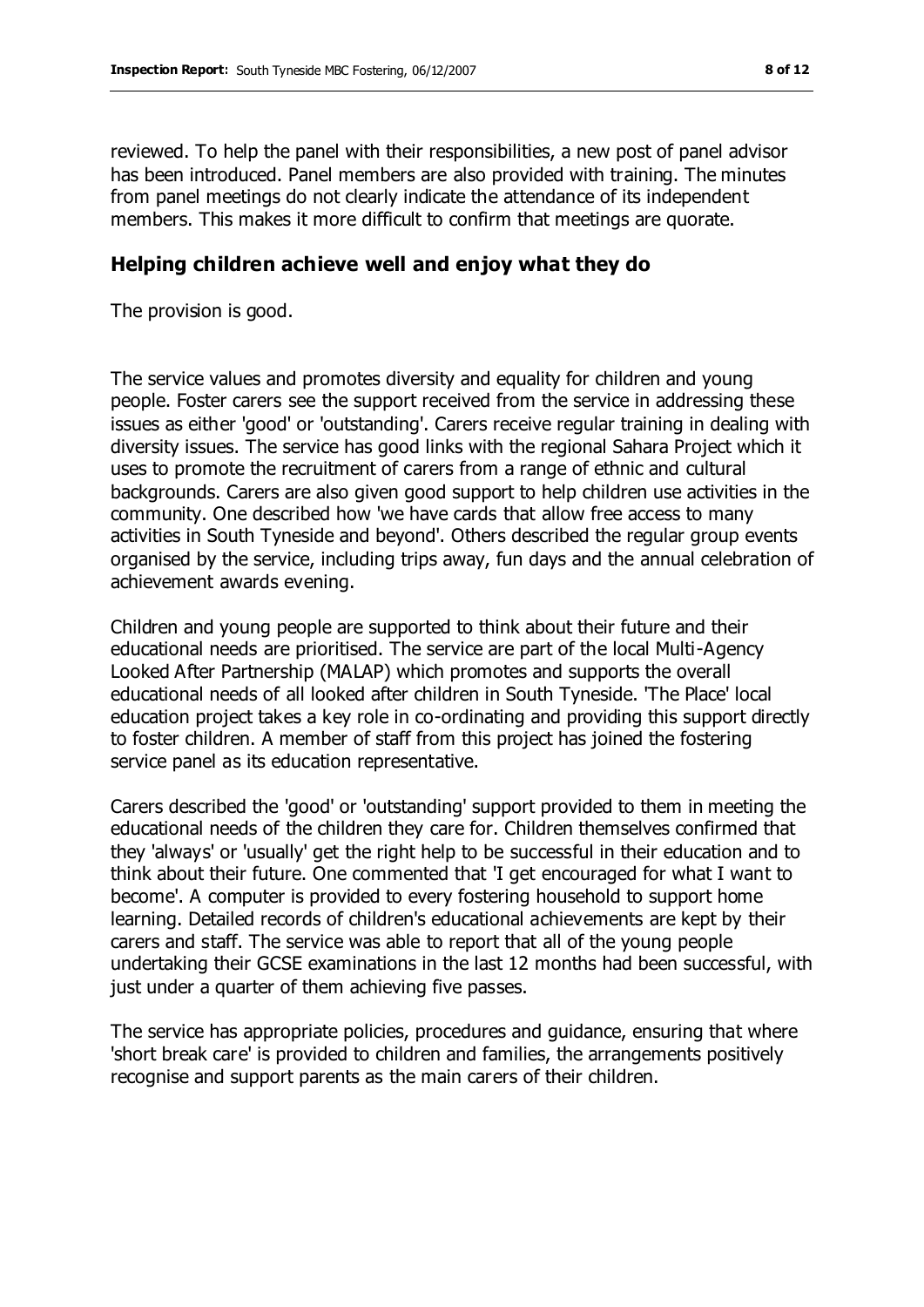#### **Helping children make a positive contribution**

The provision is good.

Policies and procedures are in place which help ensure that contact arrangements for the child or young person are promoted and monitored. Carers receive training to help children maintain contact with their birth families and friends. When contact occurs, it is recorded by carers and shared with the children's own social worker. Financial support is provided by the fostering service and the local contact centre is used to help facilitate arrangements. Carers describe children overall as having 'good' or 'satisfactory' networks with their family, friends and the local community.

Children are regularly consulted and are able to raise and discuss any concerns they have regarding the care they receive. Children told us that their carers 'always' listen to them and take notice of their opinions. One young person said of their carers that 'when I tell them something they will listen to me and help me if it's any problem'. Children also confirmed that they know how to complain and who to speak to if they are unhappy.

The children and young peoples directorate also employ dedicated staff who consult regularly with looked after children and young people on their behalf. There is a looked after children's participation group and the service is currently working to reestablish a 'Children Who Foster Group' who can contribute to the training programme for new foster carers.

Carers rate the service as 'good' at involving children in decisions about their day-today lives and about how the fostering service is run. One carer described how 'the child always comes first and the birth parents' views and needs are listened to'. Another confirmed that 'my support worker always listens to my children'. Children are visited regularly at their foster homes by their own social workers and are encouraged to participate in their own care review meetings. The independent review officers who chair these meetings are busy introducing a better system to gather children's views for their foster carers own review meetings. This new system will also gather the views of children if their foster placement should end for any reason.

#### **Achieving economic wellbeing**

The provision is not judged.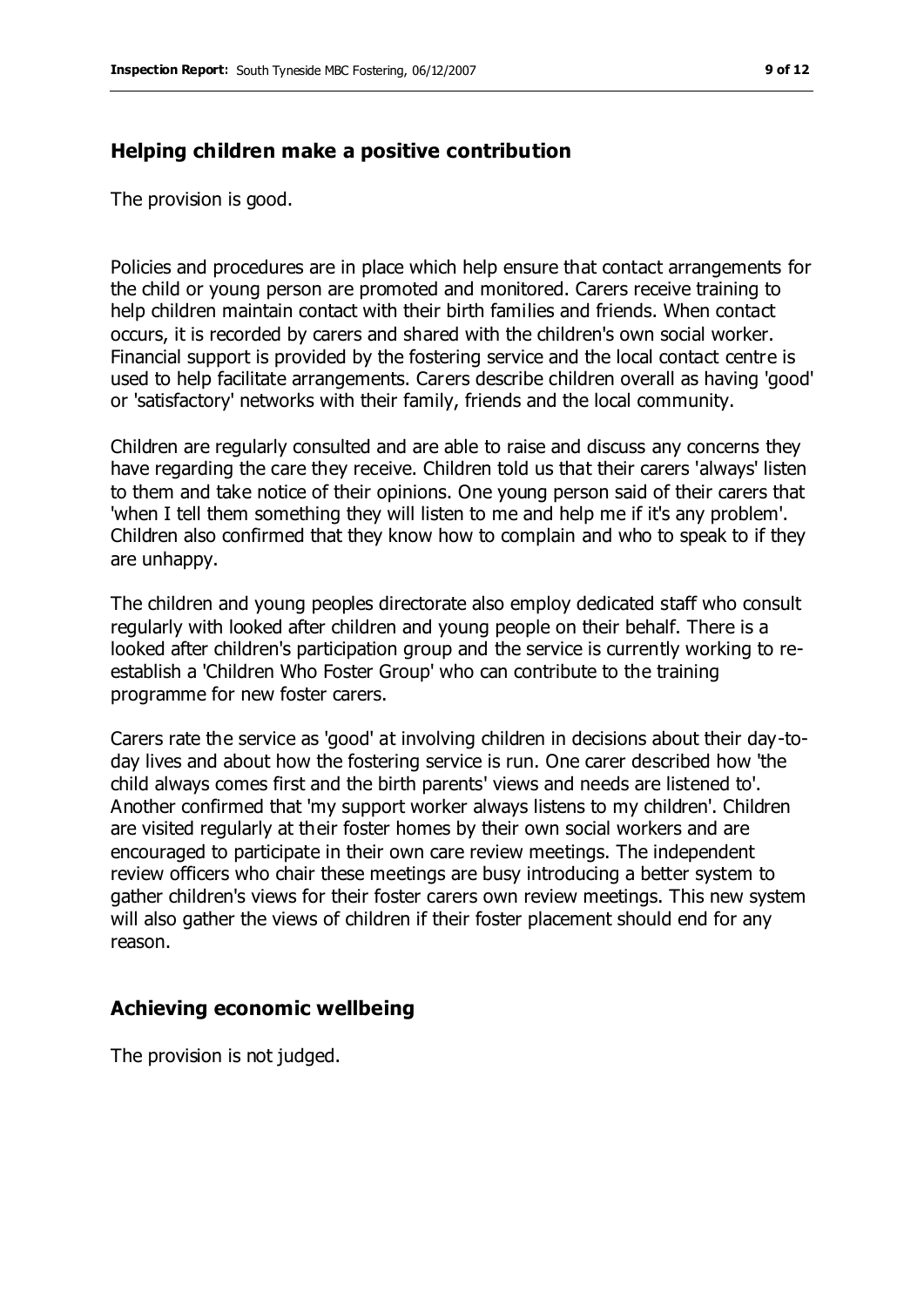#### **Organisation**

The organisation is good.

The Statement of Purpose (SOP) has been recently reviewed and provides a clear statement of the aims and objectives of the service, however the actual date of the recent review is not included within it. Foster carers are provided with a copy of the statement as are placing social workers. Children and young people are given their own age appropriate guide to it.

Management arrangements within the service are effective and individual areas of responsibility and delegation are clearly agreed. The administrative support is well organised. One carer described the skills of the administrative workers as 'fantastic'.

Ongoing local publicity campaigns ensure that the service is promoted and new carers are regularly recruited. Processes to check, assess and train new carers are effective. Some original Criminal Records Bureau documentation had been maintained within carers' files where only the date and reference number are now necessary. Details of the terms of each carer's approval are also maintained and are amended as their circumstances change. The foster carer agreement documents currently used are compliant with Schedule 5 of the Fostering Service Regulations 2002, but require an amendment following the change of responsibility for regulation from the Commission for Social Care Inspection to Ofsted. Carers gave good examples of why they choose to foster for this service. These included good support, friendly advice and being part of a service for the local community. One carer said 'we wouldn't change, they are friendly, good humoured and very nice understanding people who do not judge anyone'. Another highlighted how the service is 'always striving to better the system and do much more for the children and carers'.

Fostering staff undertake regular supervision visits to ensure that their carers are supported effectively. Comprehensive records of these visits are maintained within files for reference with carers provided with their own copy. Most carers feel that the service provides outstanding support to them in caring for children, including the support provided outside office hours. One described how 'if my support worker is not around, there is always someone there to help'. Another described the support they received as 'second to none'. To help them look after children and young people, carers told us that the service provides them with a broad range of support, such as information and equipment, advice, training, support meetings, care plan meetings, psychological support, help with nursery places, respite and simply 'someone to talk to'.

The service operates a robust system which ensures that foster carer annual review meetings take place as scheduled. The meetings are chaired by independent review officers. The documentation in use is comprehensive and is generally prepared in good detail. One example of the monitoring sheet for significant events not being properly completed for the review was highlighted to the manager. However, documentation overall is being used to demonstrate that routine safety, police and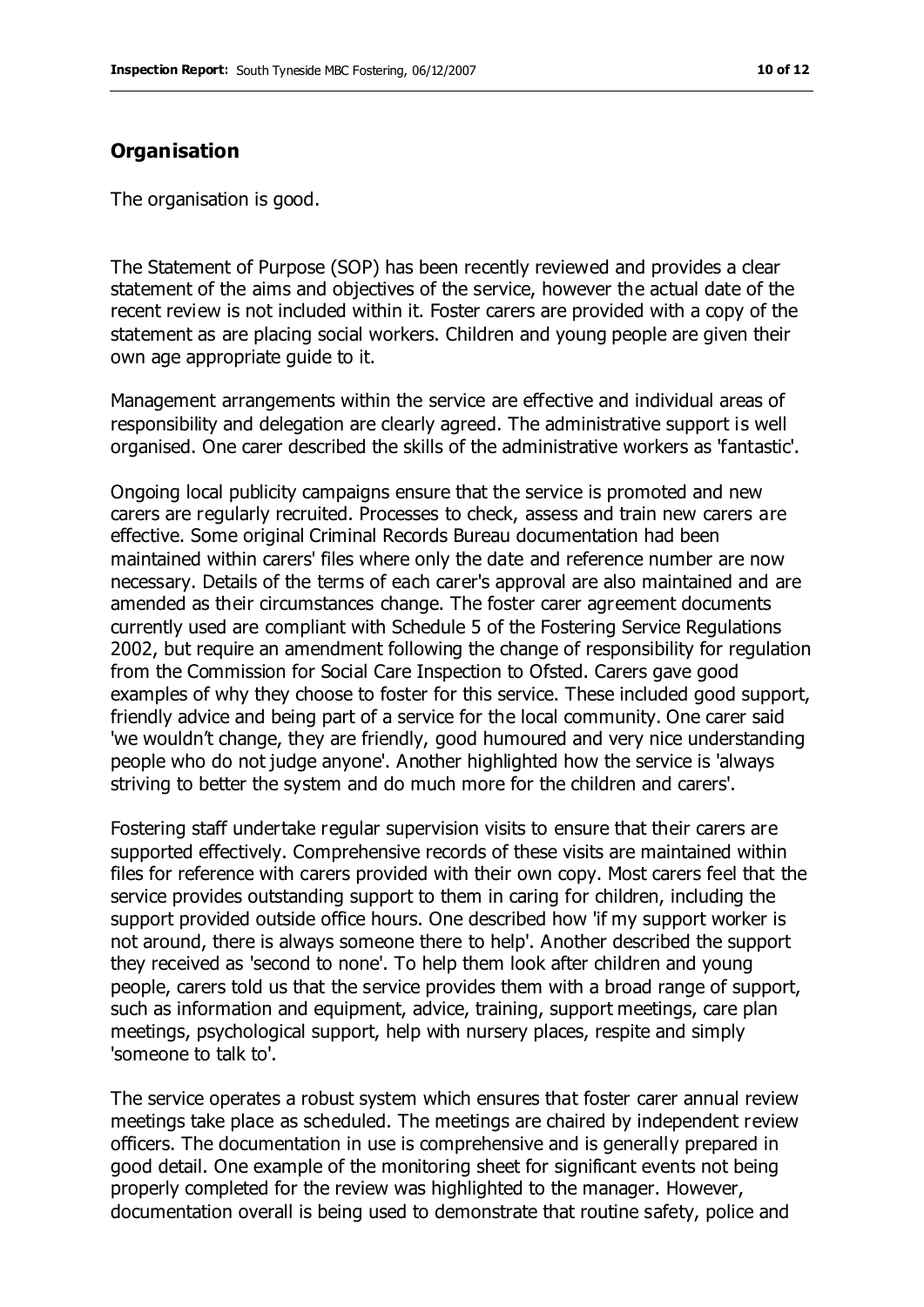health checks for carers, are being updated as necessary, and that their ongoing abilities to provide good standards of care to children are being properly considered. The independent review officers are busy introducing a better system to gather children's views for their foster carers review meetings. Good communication exists between social workers placing children through the fostering service and the service itself. Fostering staff regularly attend children's care team meetings. Placing social workers are routinely requested to provide their written views to the carers review meetings.

The service encourages and regularly reviews the overall participation of carers in training. An annual programme is arranged in advance and shared with carers. These include opportunities for joint training with fostering service staff and placing social workers. Carers' individual training needs are regularly discussed in their supervision. Attendance at training is recorded within foster carers' own files and is noted in their annual review reports. Carers evaluate the effectiveness of the training they have received and share their views with the training officer through the feedback forms provided. Opportunities for carers to further develop their skills through National Vocational Qualification (NVQ) and British Association for Adoption and Fostering (BAAF) training are regularly offered. Currently, nearly half of the approved fostering households include carers who either hold or are working toward an NVQ qualification at level 3 or its equivalent.

The service has participated in a joint training initiative regarding LAC documentation organised across the directorate. This has improved the understanding of foster carers and social workers about which children's records need to be completed and why. Consequently, case files for children are generally well presented and contain comprehensive information. The overall administrative systems are well organised, records are in place, containing all significant information relevant to the running of the service and these are regularly monitored by the manager.

Appropriate policies and procedures are in place to assess, encourage and support the care of children and young people by family members and friends. These assessments are carried out by social workers who are not part of the fostering team, therefore, specific guidance has been developed to help them in their task. To give further help with the assessments, fostering team members undertake joint visits with these social workers. The assessment reports produced are also read by senior fostering staff. This helps maintain quality and provides feedback to social workers and their managers on any issues arising.

## **What must be done to secure future improvement?**

#### **Recommendations**

To improve the quality and standards of care further the registered person should take account of the following recommendation(s):